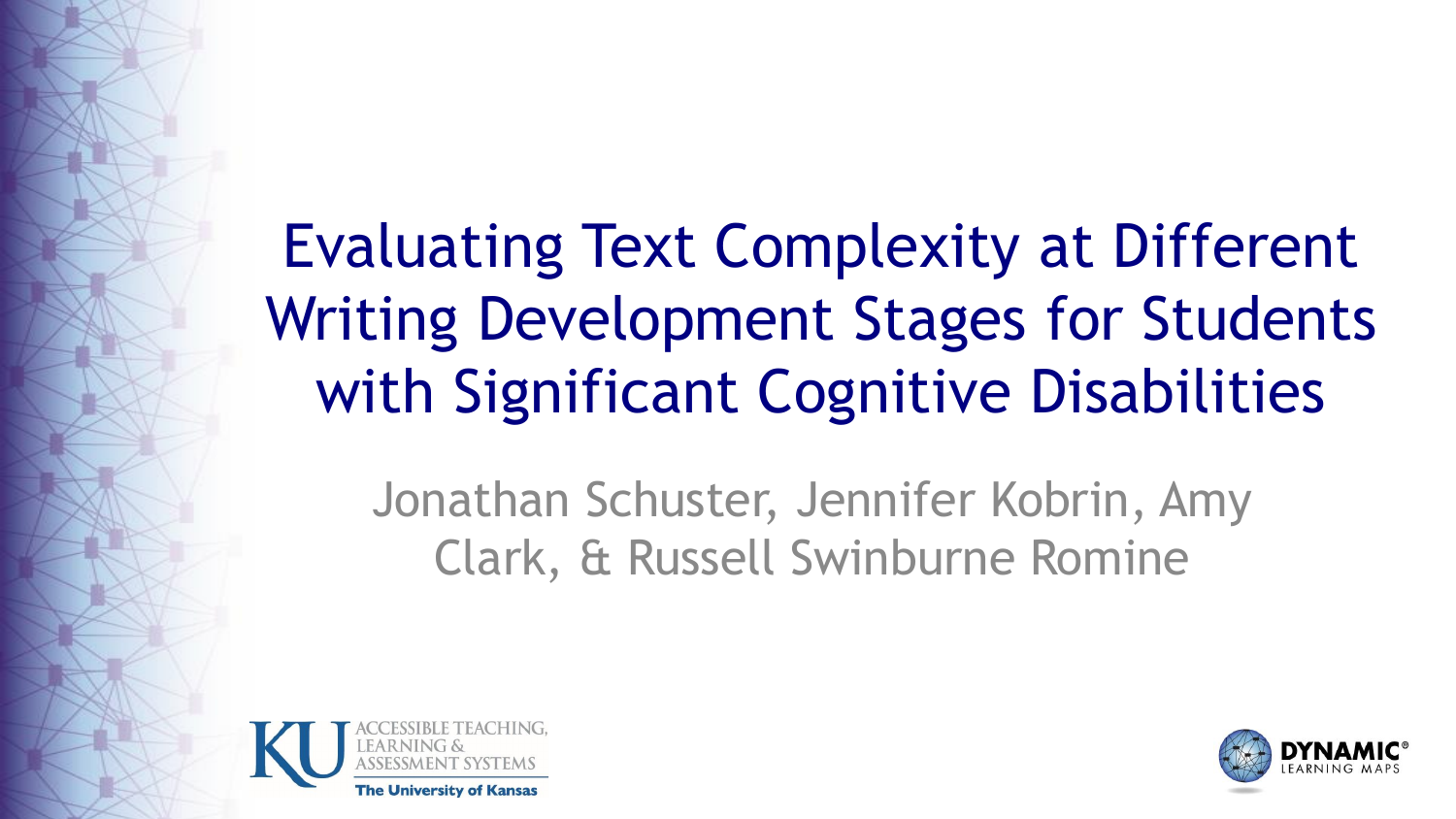#### Writing for Students with Significant Cognitive Disabilities (SCD)

- Students with SCD demonstrate diverse learning and communication skills, and mobility challenges.
- Their writing ability may reflect the knowledge and skills of emergent writers.
- No systematic samples of written products produced by students with SCD currently exist.

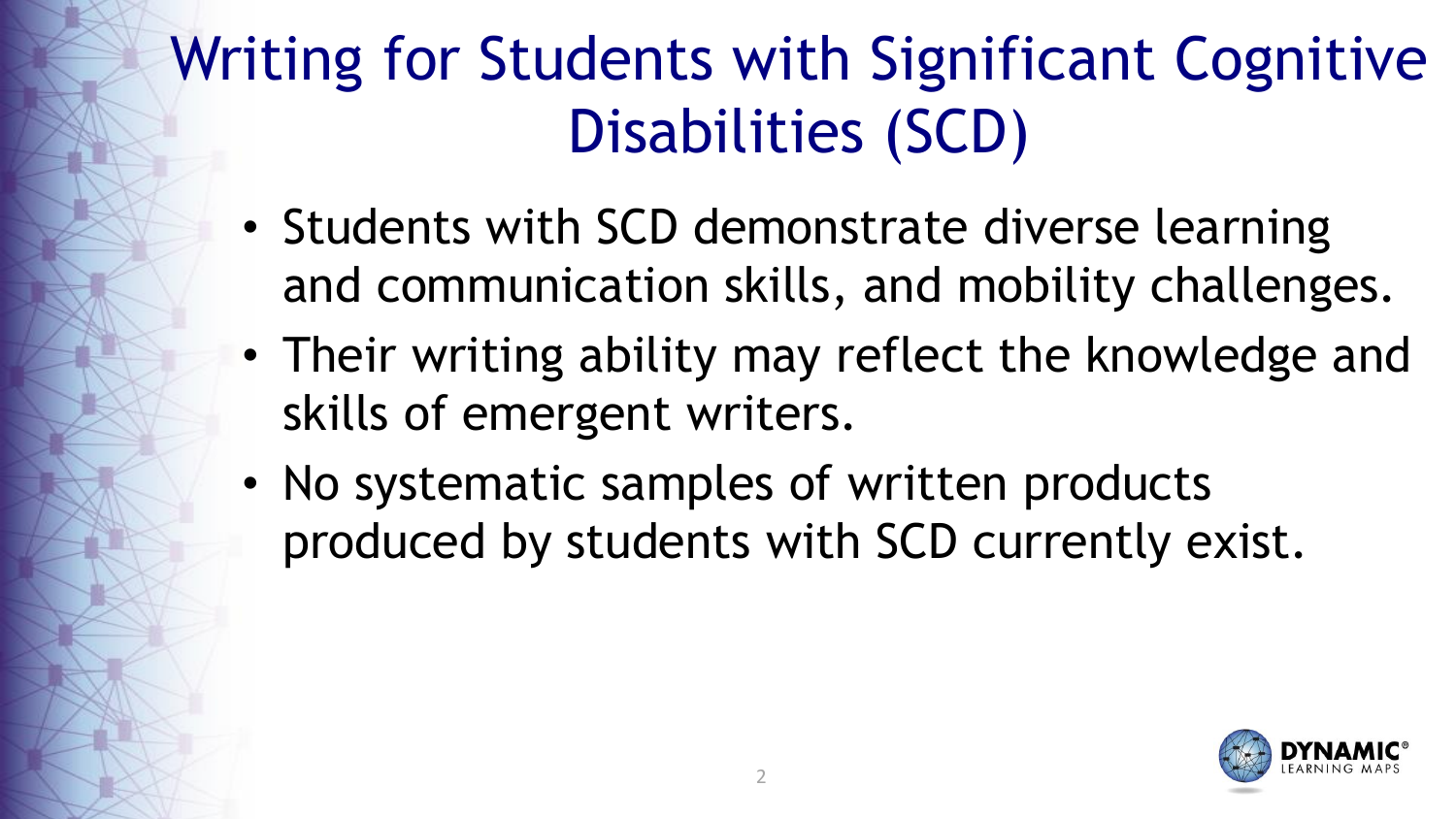### Developmental Writing Scale

- The Developmental Writing Scale (DWS; Sturm et al., 2012) is a 14-point ordinal scale of qualitative advances in writing development.
- It is instructionally relevant, appropriate for diverse writers, and stable and valid for measuring student growth.

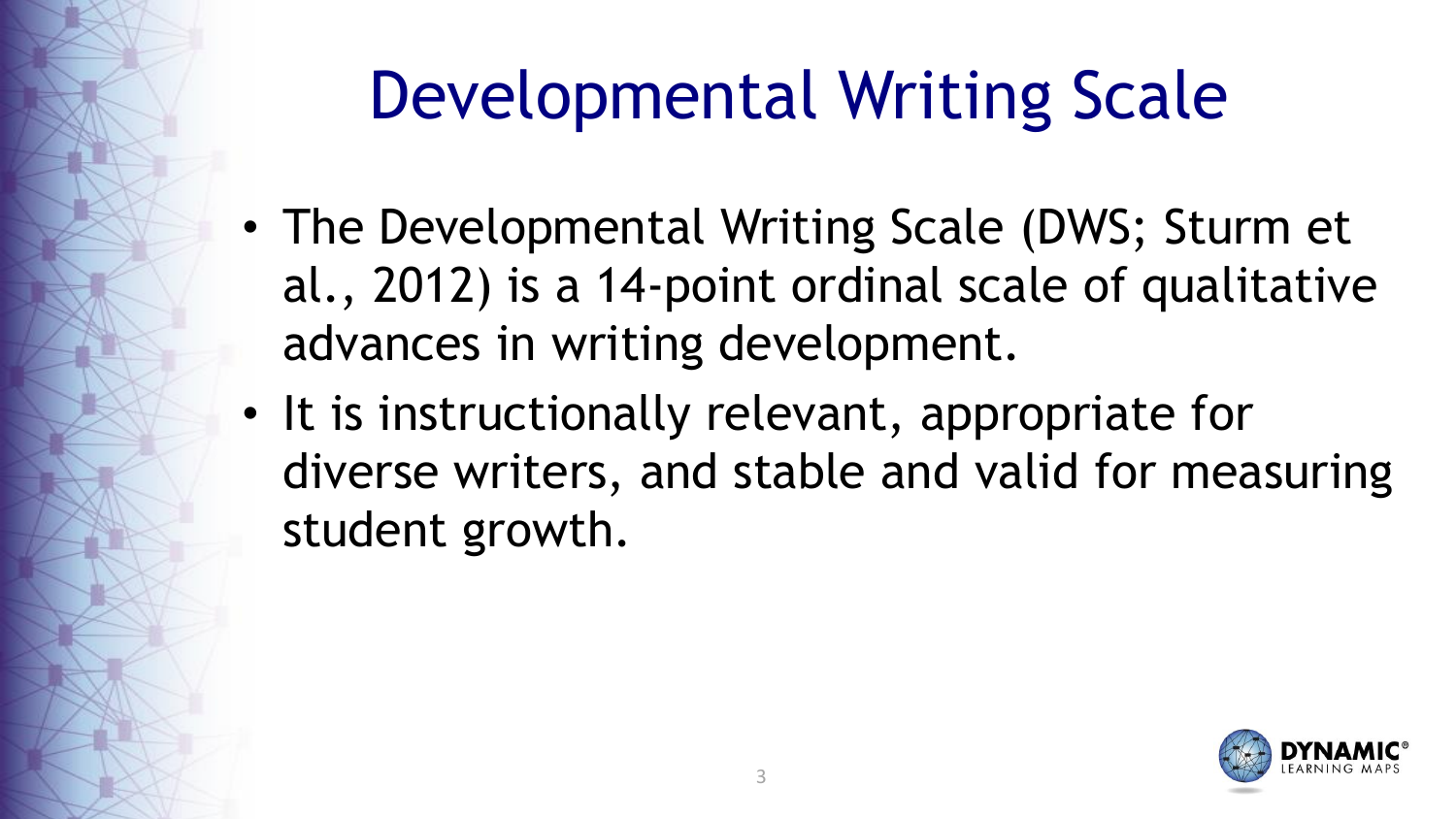### Schuster et al. (2021)

- Investigated the general characteristics of 413 gradelevel writing samples produced by students with **SCD**
- **Categorized DWS levels into** four writing development stages

Assignment of DWS levels to writing development stages arising from the initial study

| Writing Development<br>Stage | <b>DWS Levels</b>                                                                             |
|------------------------------|-----------------------------------------------------------------------------------------------|
| <b>Emergent Writing</b>      | Level 1: Drawing                                                                              |
|                              | Level 2: Scribbling                                                                           |
| Letter Production            | Level 3: Letter strings (no groups)                                                           |
|                              | Level 4: Letter strings grouped in words                                                      |
| <b>Word Production</b>       | Level 5: One intelligible word                                                                |
|                              | Level 6: Two or three intelligible words                                                      |
|                              | Level 7: Three or more different intelligible words in a list                                 |
| <b>Text Production</b>       | Level 8: Partial sentence of more than three words                                            |
|                              | Level 9: One or two complete sentences                                                        |
|                              | Level 10: Three or more unrelated sentences (neither coherent<br>nor cohesive)                |
|                              | Level 11: Three or more related sentences (coherent but limited<br>cohesive)                  |
|                              | Level 12: Three or more related sentences that cannot be<br>reordered (coherent and cohesive) |
|                              | Level 13: Two coherent paragraphs of at least three cohesive<br>sentences each                |
|                              | Level 14: Three or more coherent paragraphs of at least three<br>cohesive sentences each      |

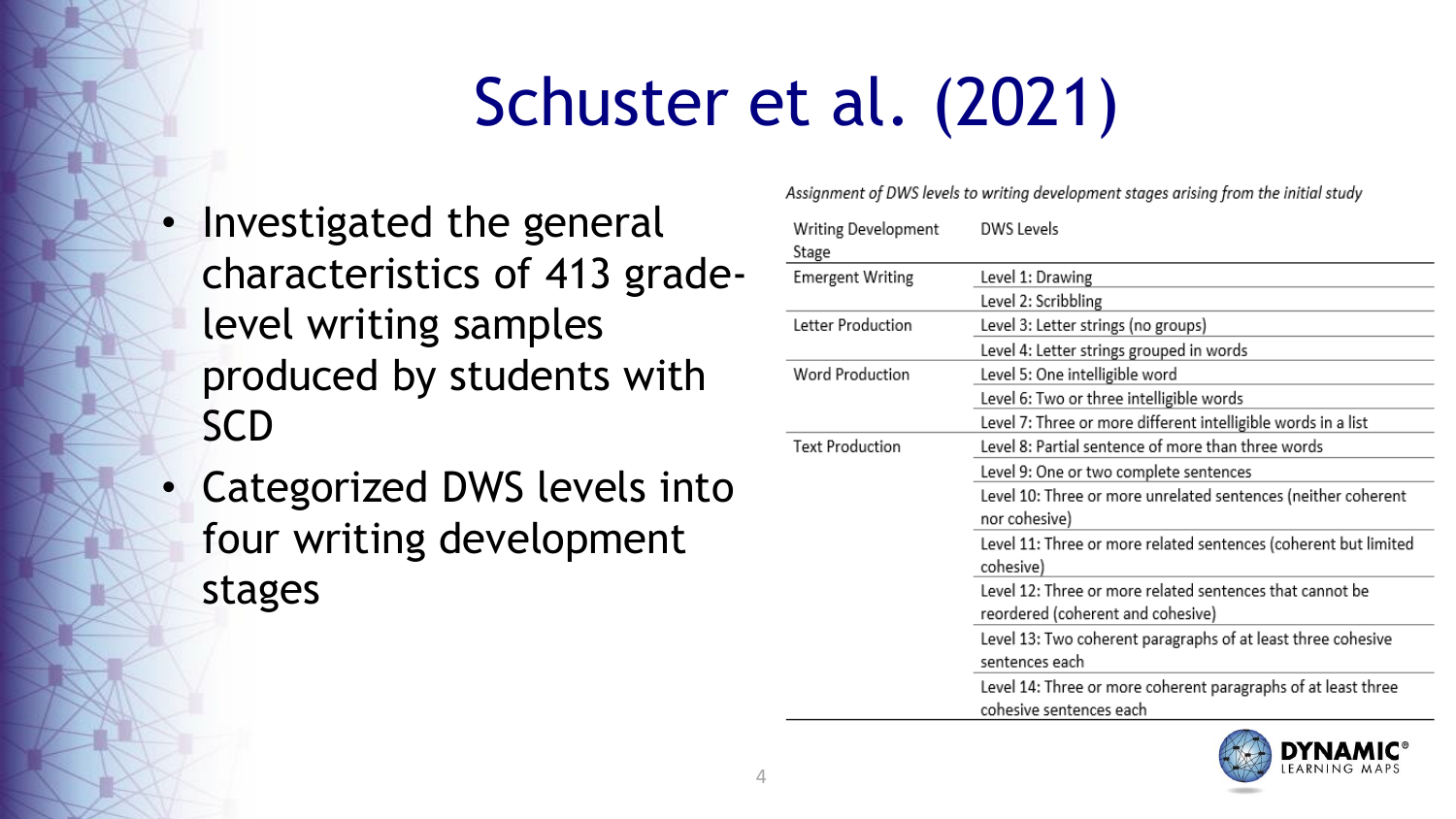### Schuster et al. (2021)

Assignment of the student writing samples per writing development stage in each grade based on their assigned DWS level from the initial study

| Grade Level | Emergent<br>Writing<br>(%) | Letter<br>Production<br>(%) | Word<br>Production<br>(%) | Text<br>Production<br>(%) | Average<br>Rating (SD) |
|-------------|----------------------------|-----------------------------|---------------------------|---------------------------|------------------------|
| 3           | $\overline{0}$             | 5                           | 32                        | 64                        | 8.34(2.25)             |
| 4           | 18                         | 25                          | 16                        | 41                        | 6.30(3.28)             |
| 5           | 0                          | 11                          | 21                        | 68                        | 9.13(2.75)             |
| 6           | 2                          | 4                           | 15                        | 78                        | 9.72(2.72)             |
| 7           | 5                          | 15                          | 18                        | 62                        | 8.69(3.39)             |
| 8           | 3                          | 5                           | 5                         | 87                        | 10.24 (2.70)           |
| $9 - 10$    | 14                         | 3                           | 10                        | 72                        | 9.28(3.87)             |
| $11 - 12$   | 16                         | 20                          | 18                        | 45                        | 7.03(3.99)             |
| Total       | 9                          | 11                          | 15                        | 65                        | 8.59(3.56)             |

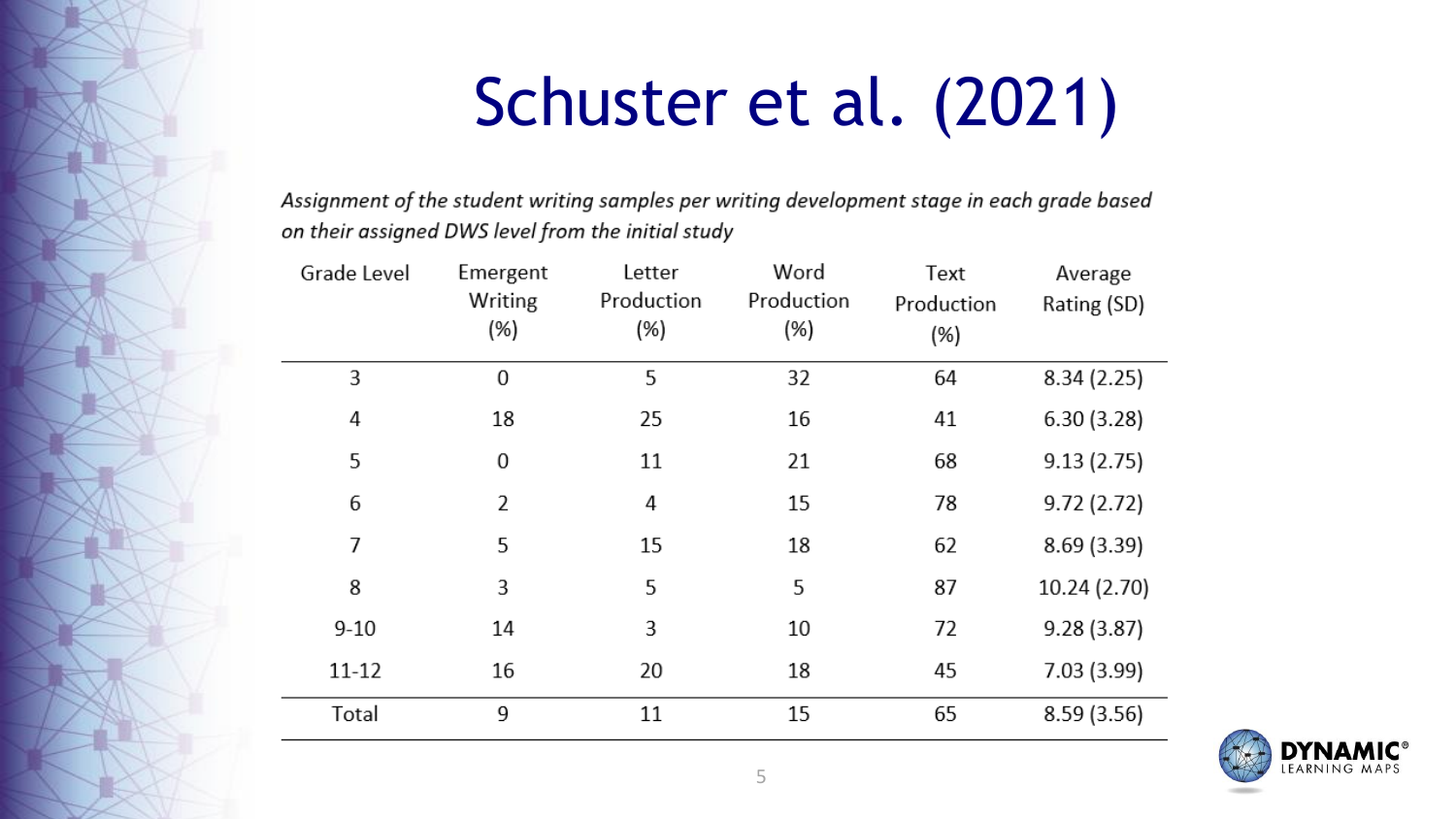# Current Study

- Analyzed the specific writing characteristics and text complexity of writing samples produced by students with SCD.
- Aimed to answer the following questions:
	- What are the specific characteristics of student writing at each DWS level?
	- How does student writing vary within and across grade bands?

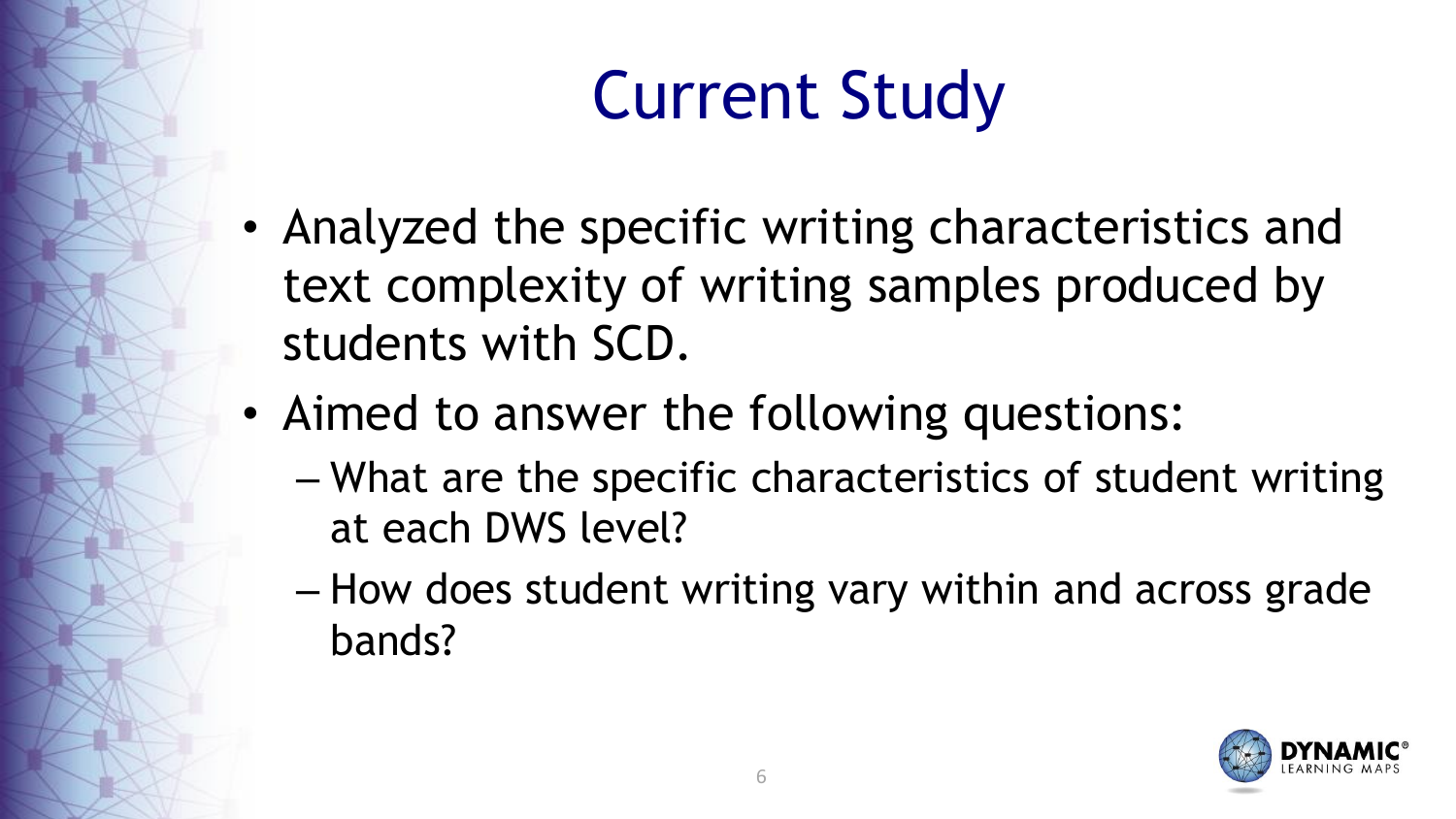### Materials

- The samples came for the regular administration of the Dynamic Learning Maps ELA assessment for an annual scoring review.
- Identified 141 writing samples representing the letter, word, and text production stages from the set used in Schuster et al. (2021) through stratified random sampling.

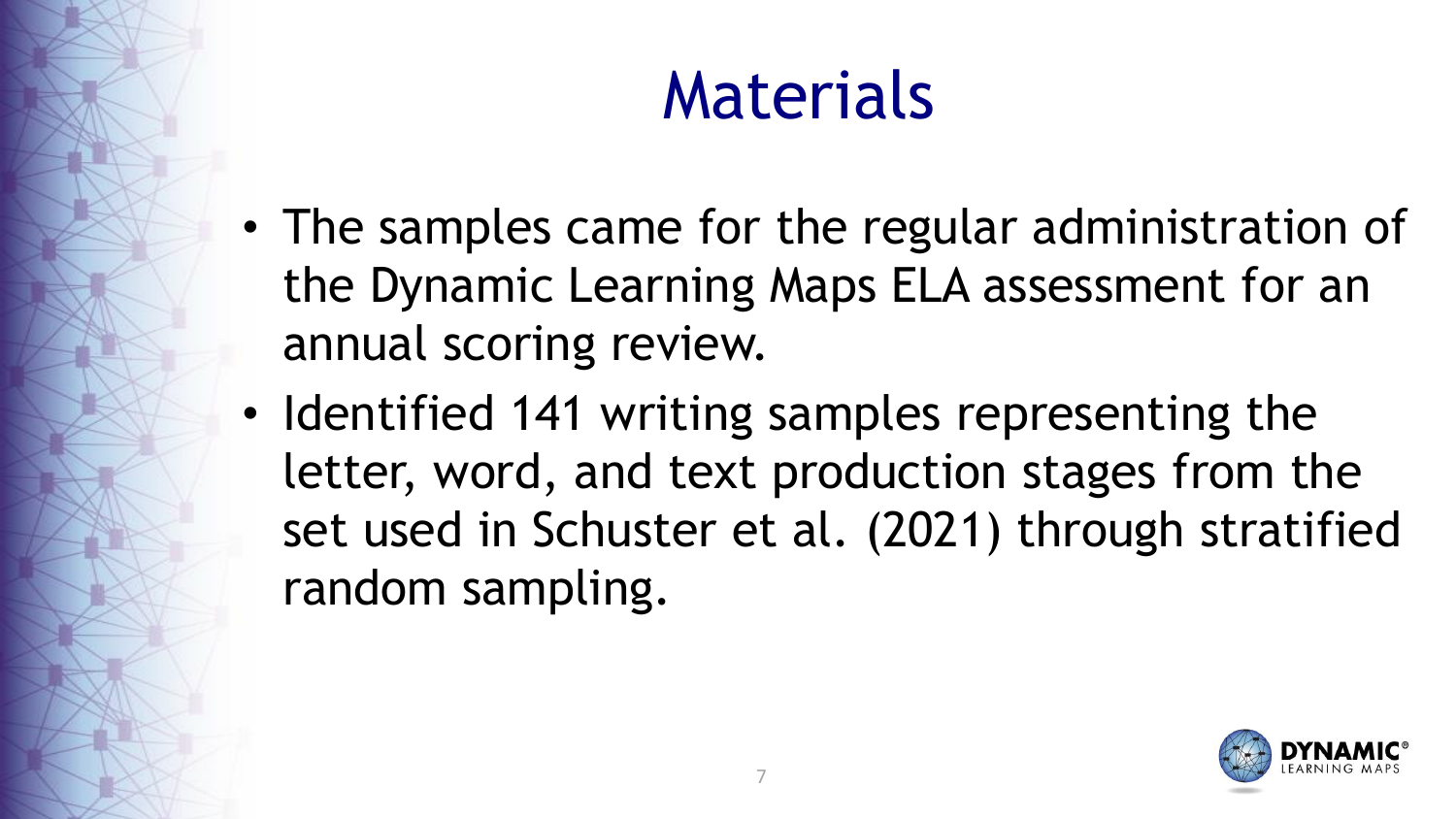### Materials

- Developed a protocol based on both the DWS and text complexity literature to assess the writing samples on the critical components of text complexity represented at each level.
- Some items require counts of some components (e.g., number of words), while other items ask for the frequency.
	- How are the intelligible words spelled?
		- Mostly correct, some correct (~50%), or mostly incorrect

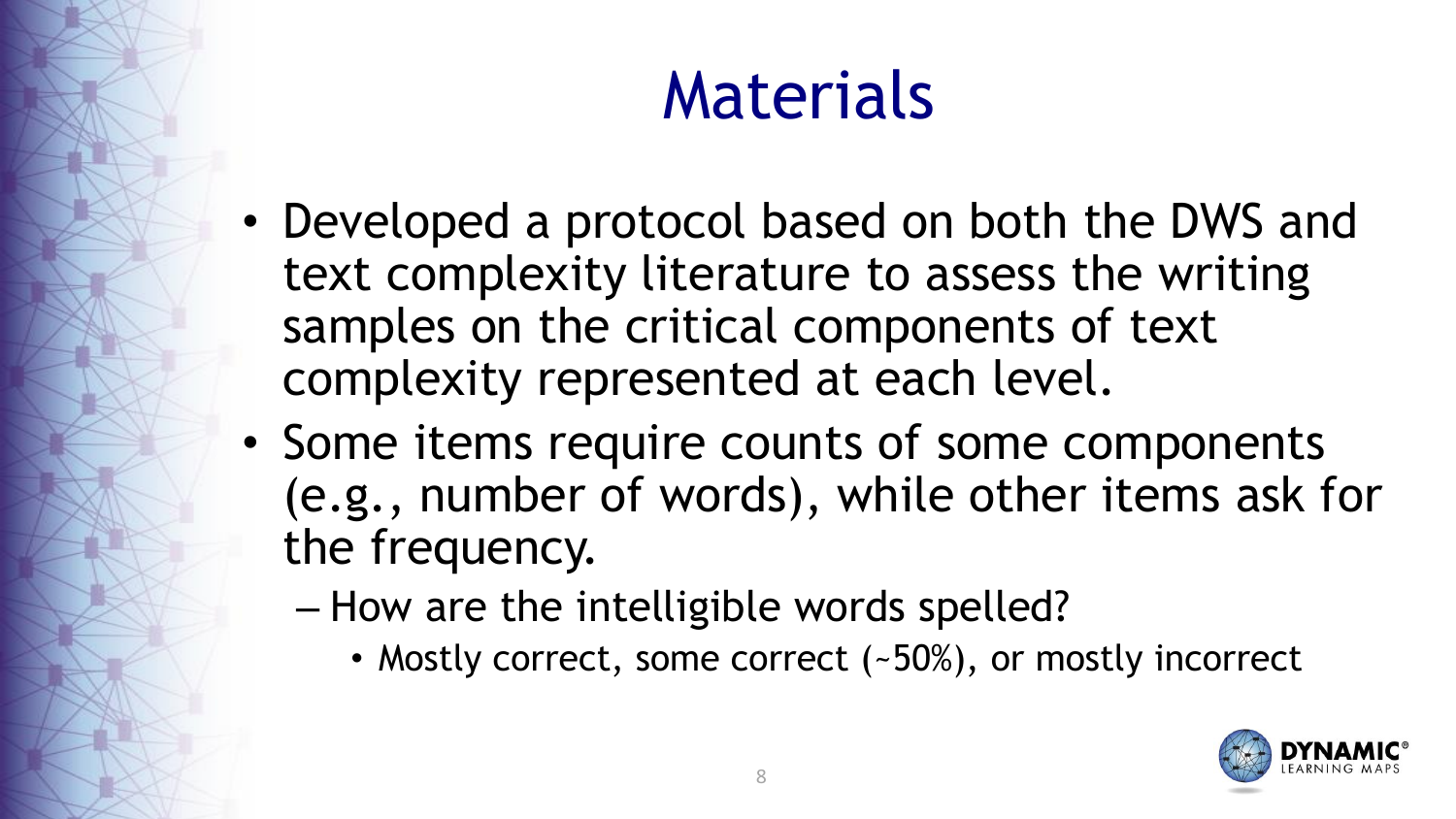### Procedure

- Training helped the four independent raters reach consensus on the use of the protocol with four writing samples that represent different DWS levels.
- Two raters evaluated each of the 141 writing samples using the protocol.
- A third rater attempted to resolve any discrepancies.

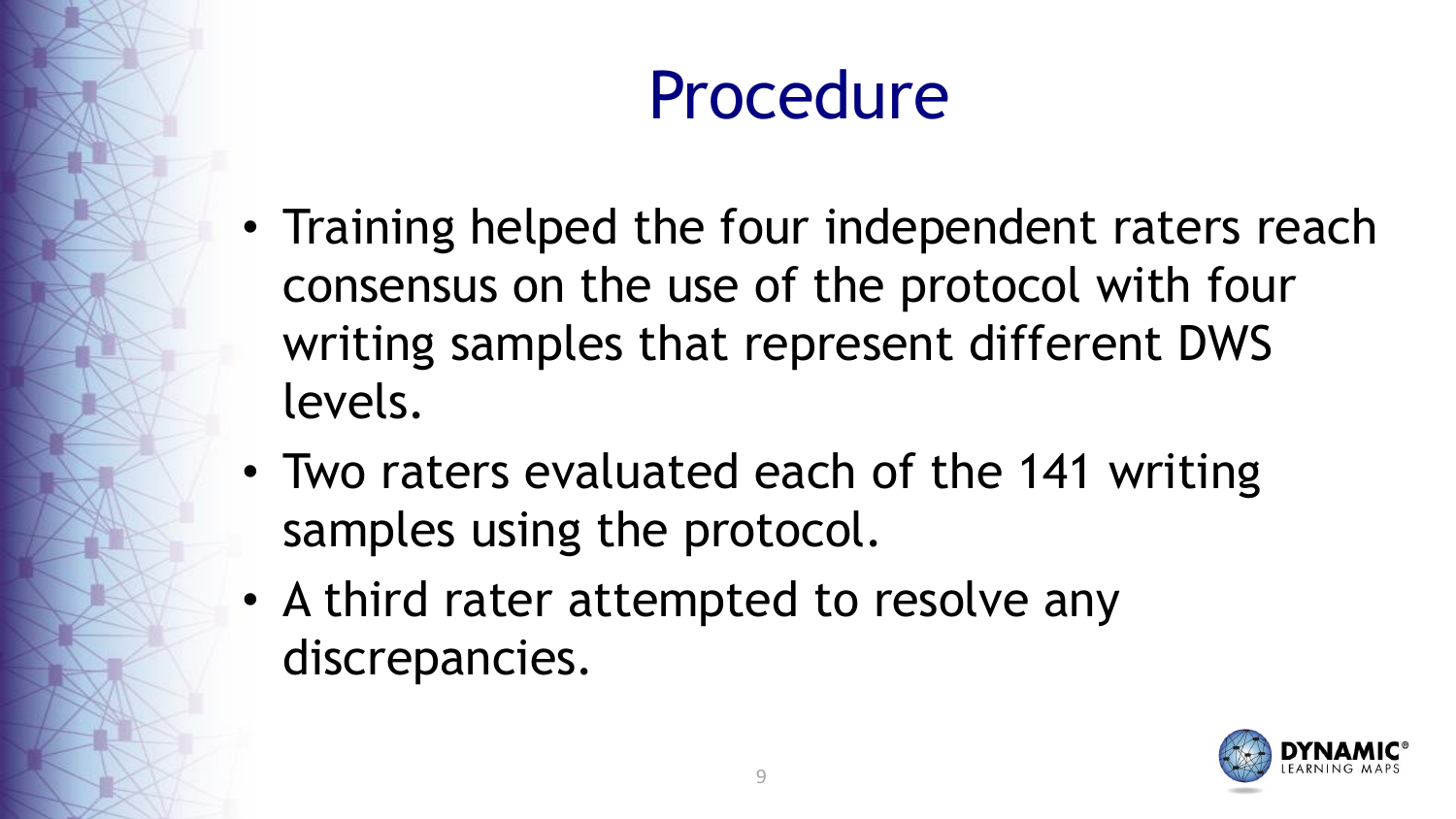Total Number of Words across Student Writing Samples by DWS Level



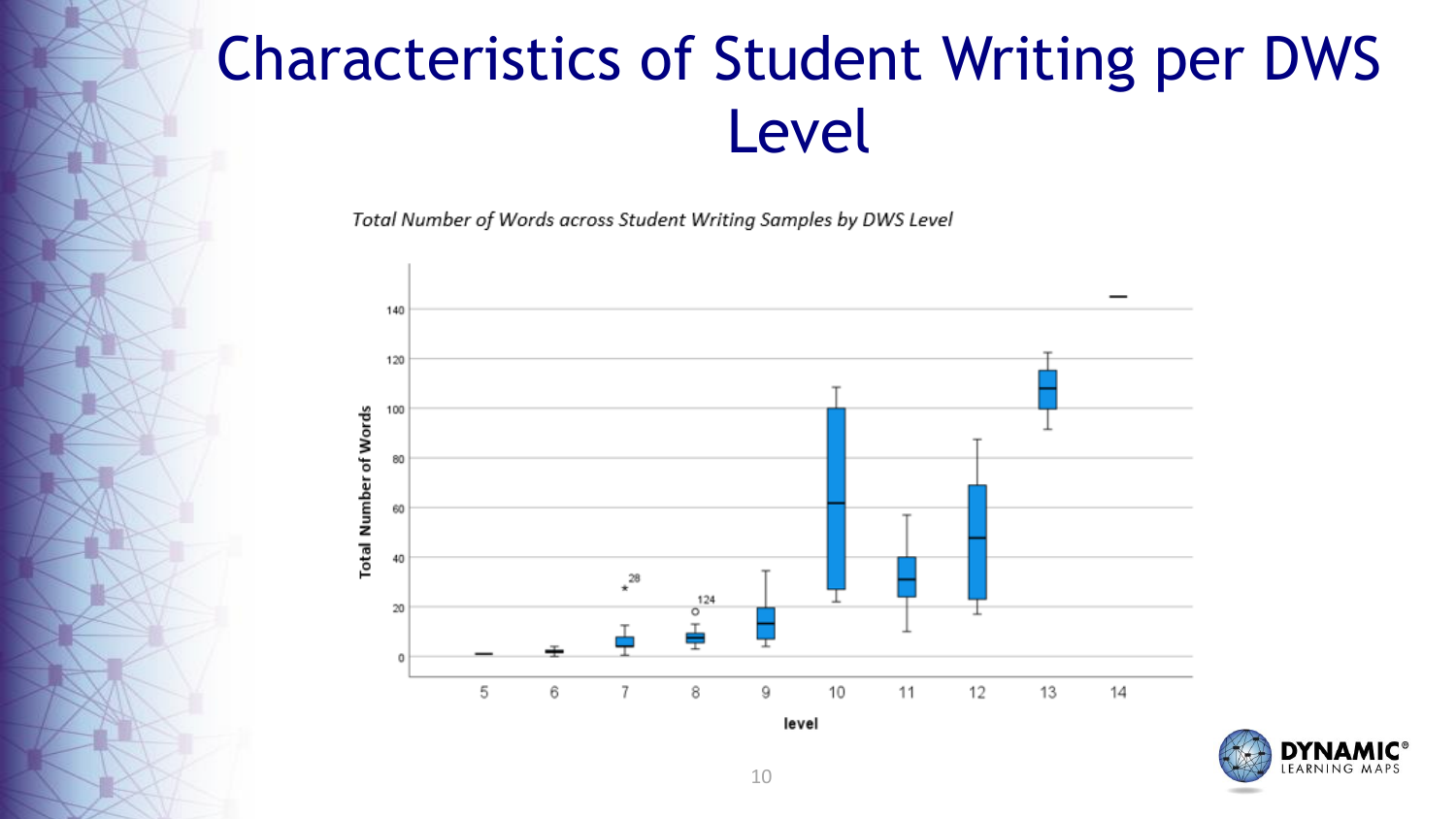Total Number of Unique Words across Student Writing Samples by DWS Level



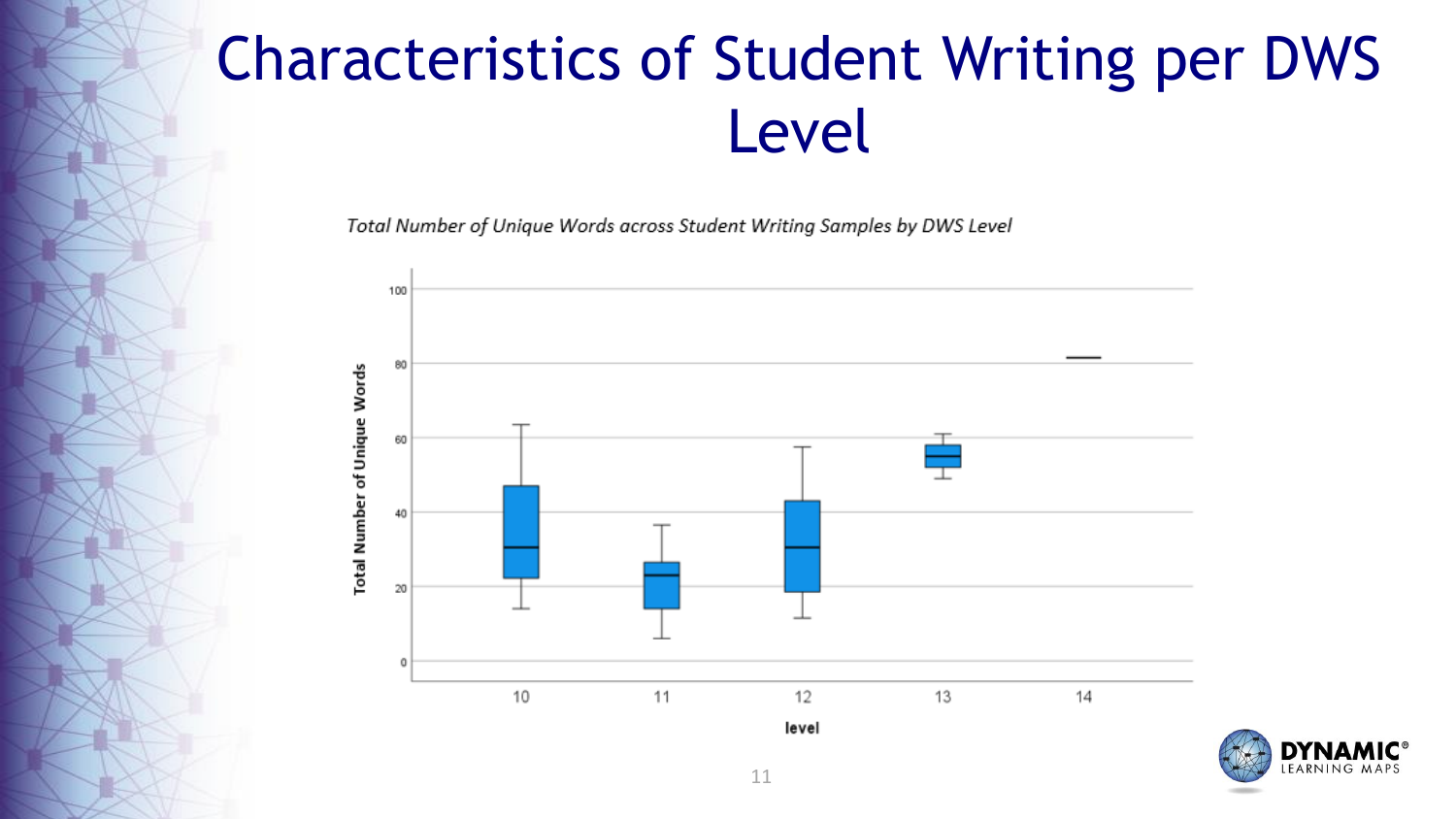Total Number of Complete Sentences across Student Writing Samples by DWS Level



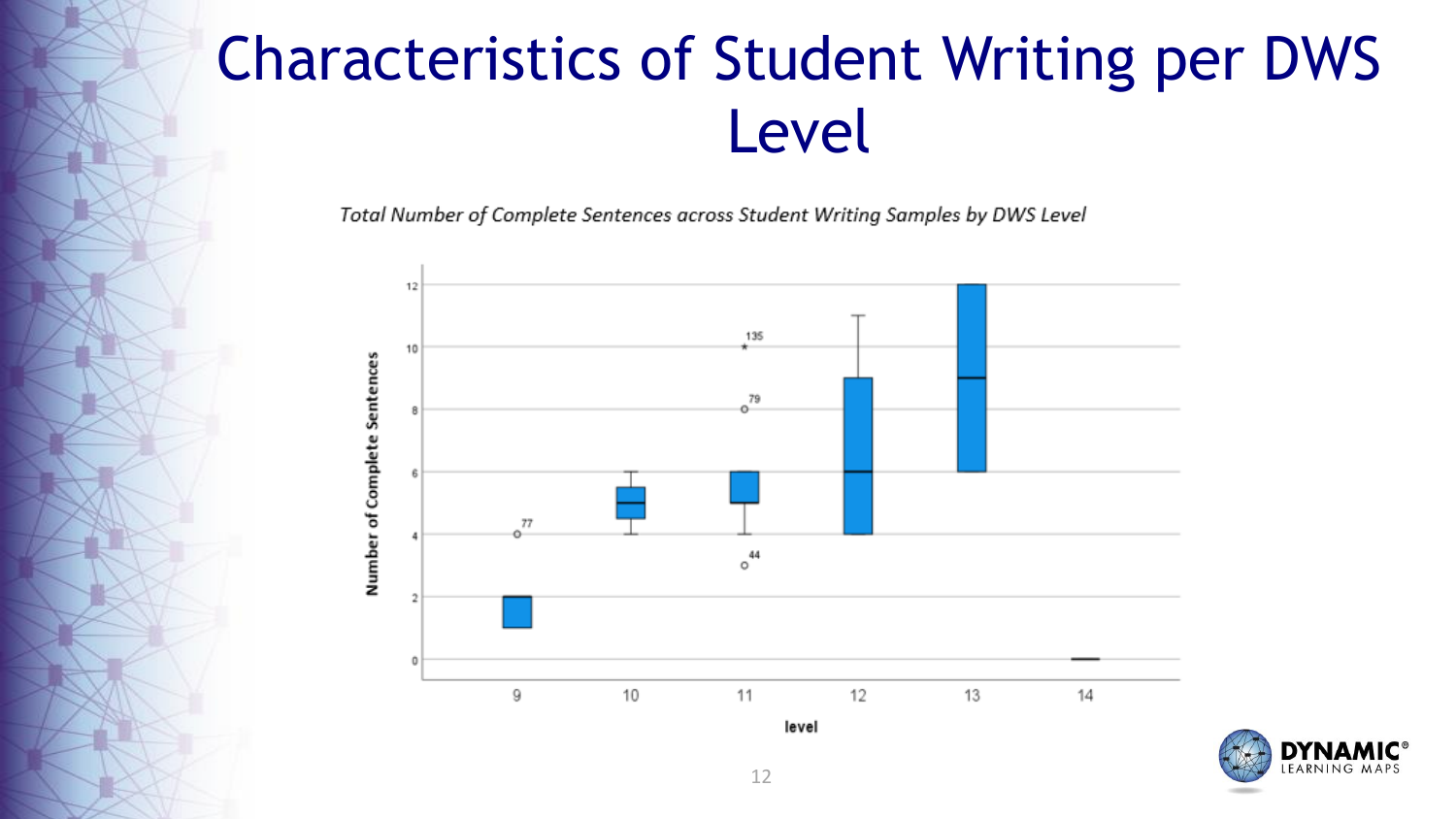Frequency of Student Writing Samples with Different Types of Sentences Within and Across DWS Levels



■ All simple sentences ■ Some complex sentences ■ Some compound sentences

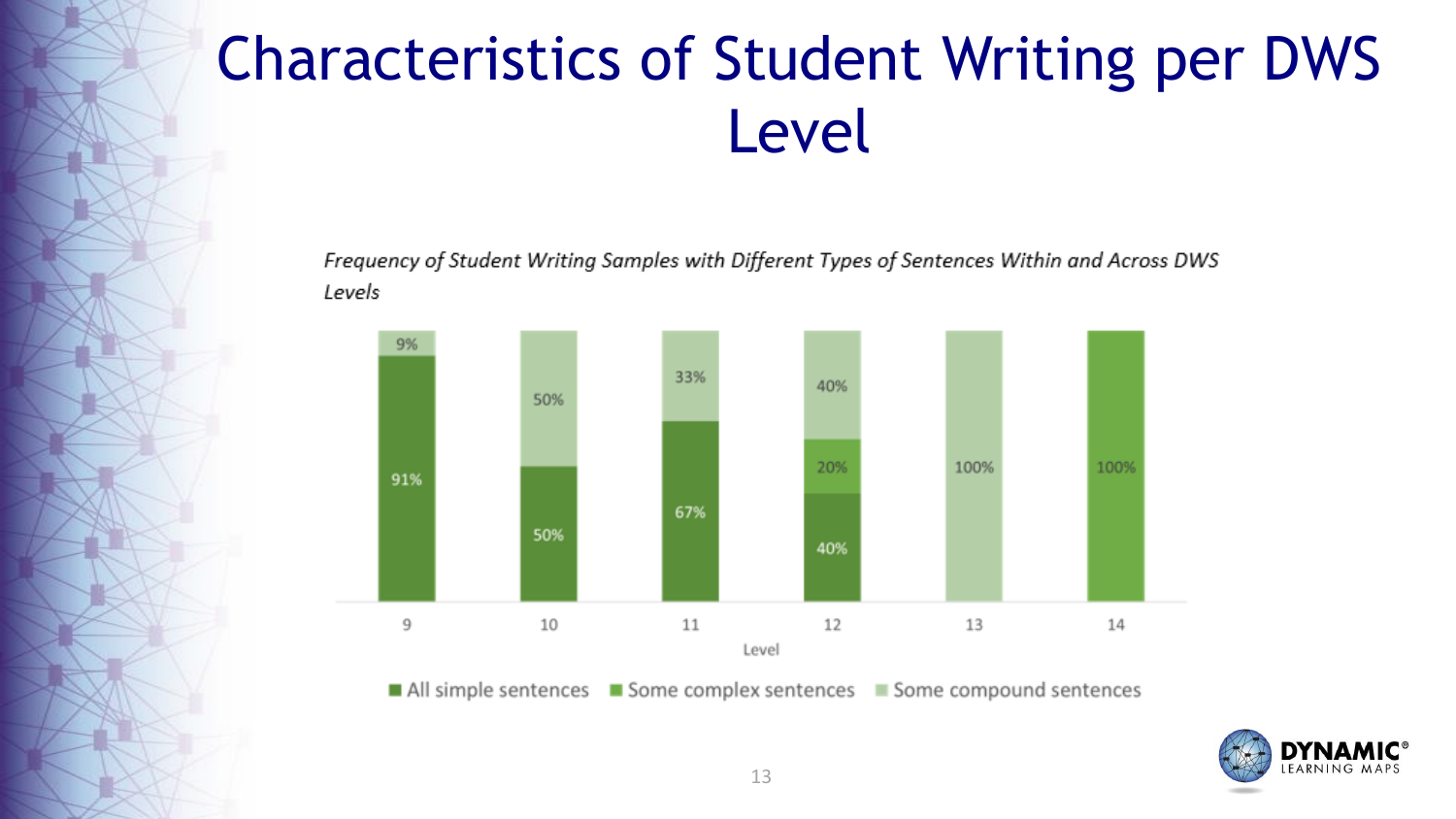Frequency of Student Writing Samples with Different Degrees of Spelling Within and Across DWS Levels



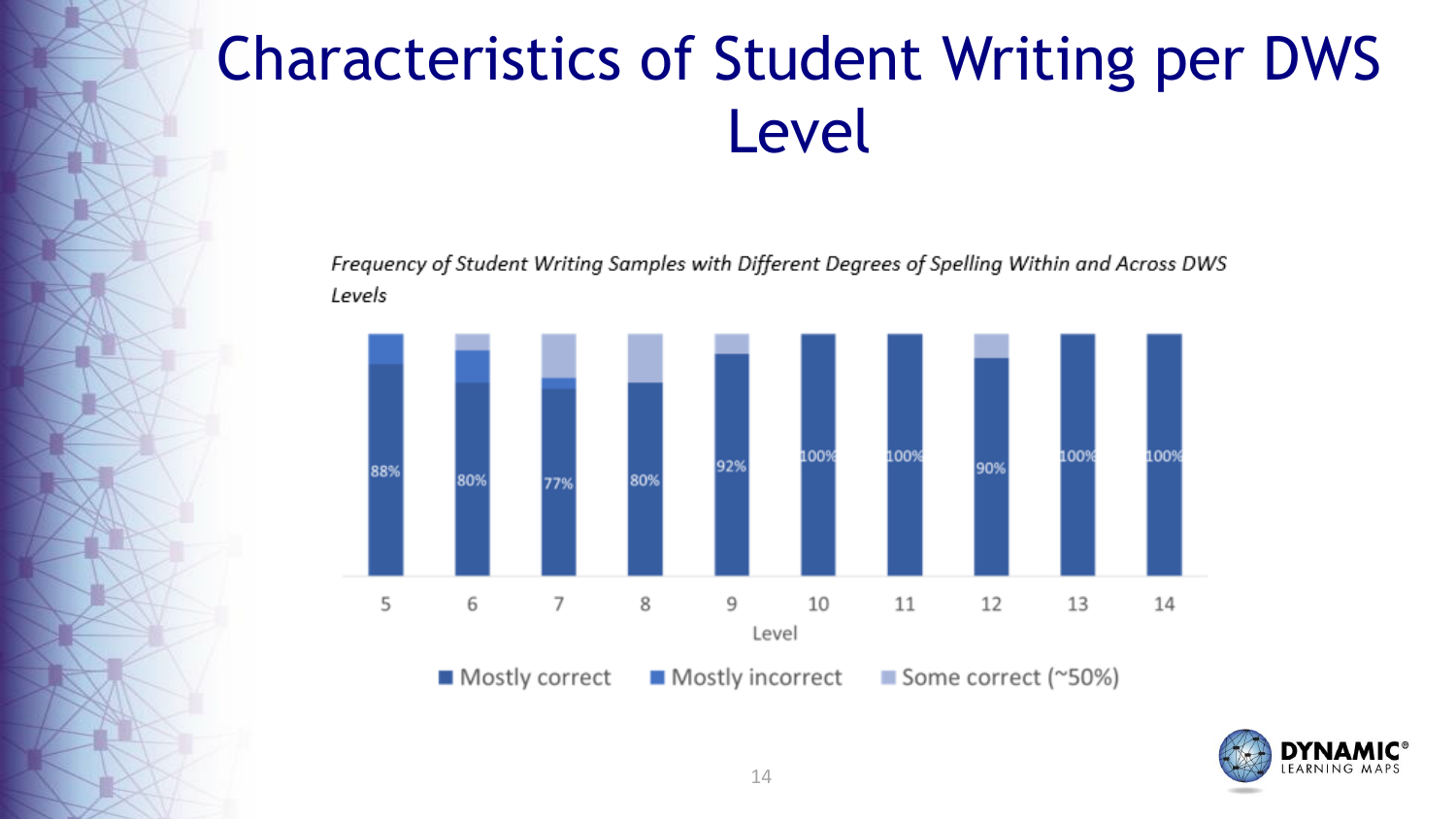Frequency of Student Writing Samples with Different Degrees of Capitalization Usage Within and Across DWS Levels



Mostly correct

Mostly incorrect

Some correct (~50%)

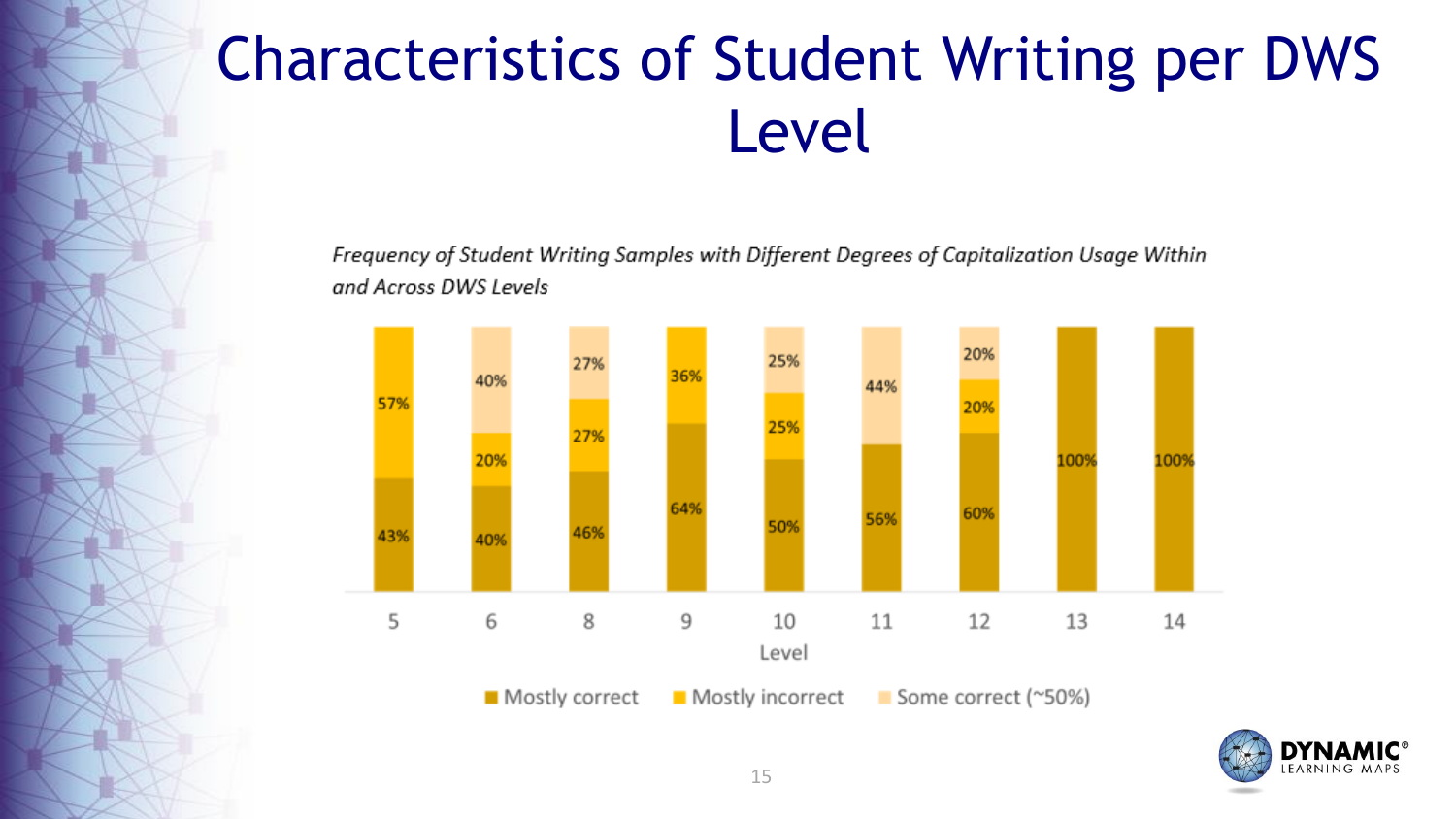Frequency of Student Writing Samples with Different Degree of End Punctuation Usage Within and Across DWS Level



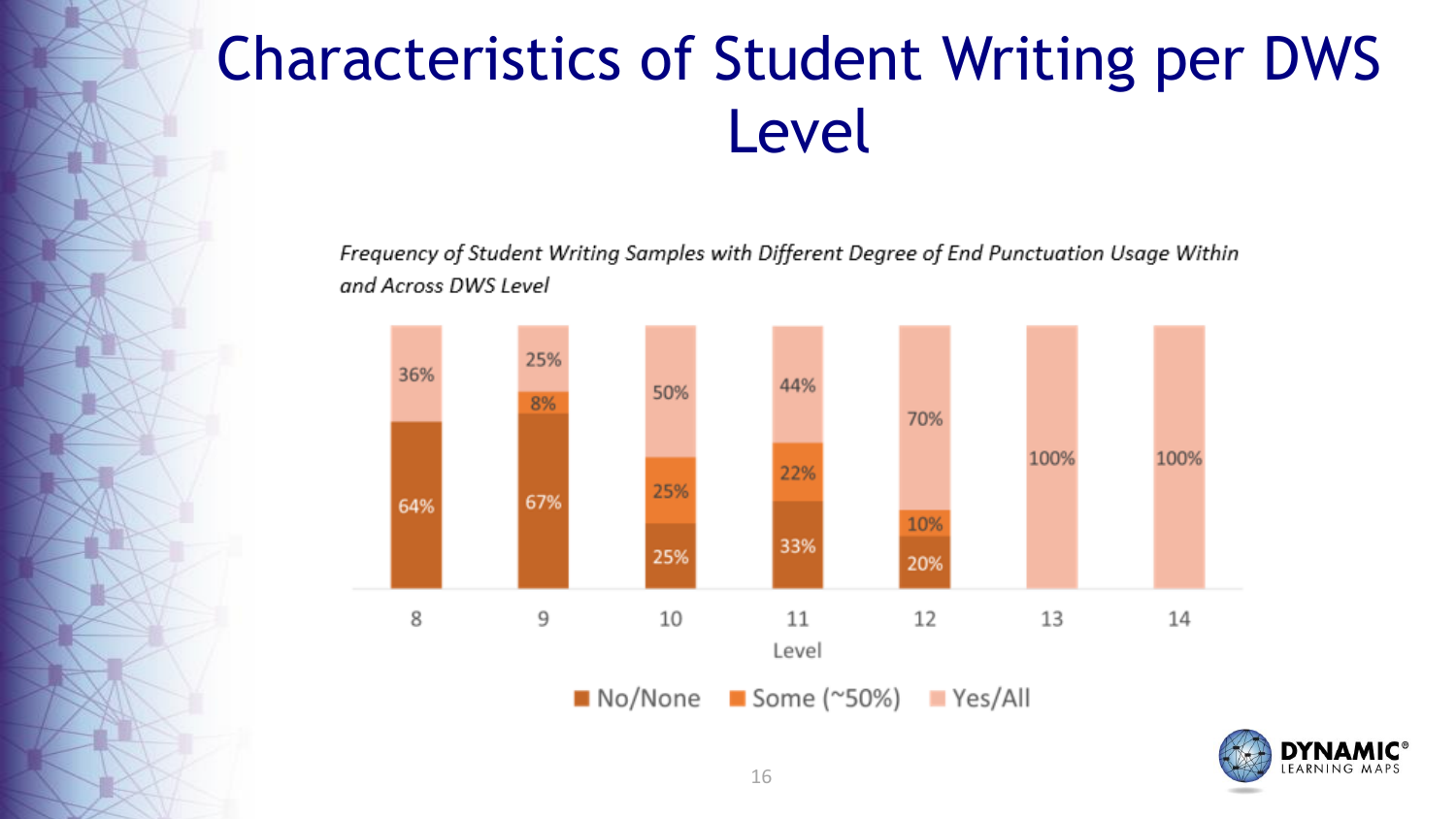#### Variability in Student Writing Within and Across Grades

Total Number of Unique Words across Student Writing Samples by Grade Band



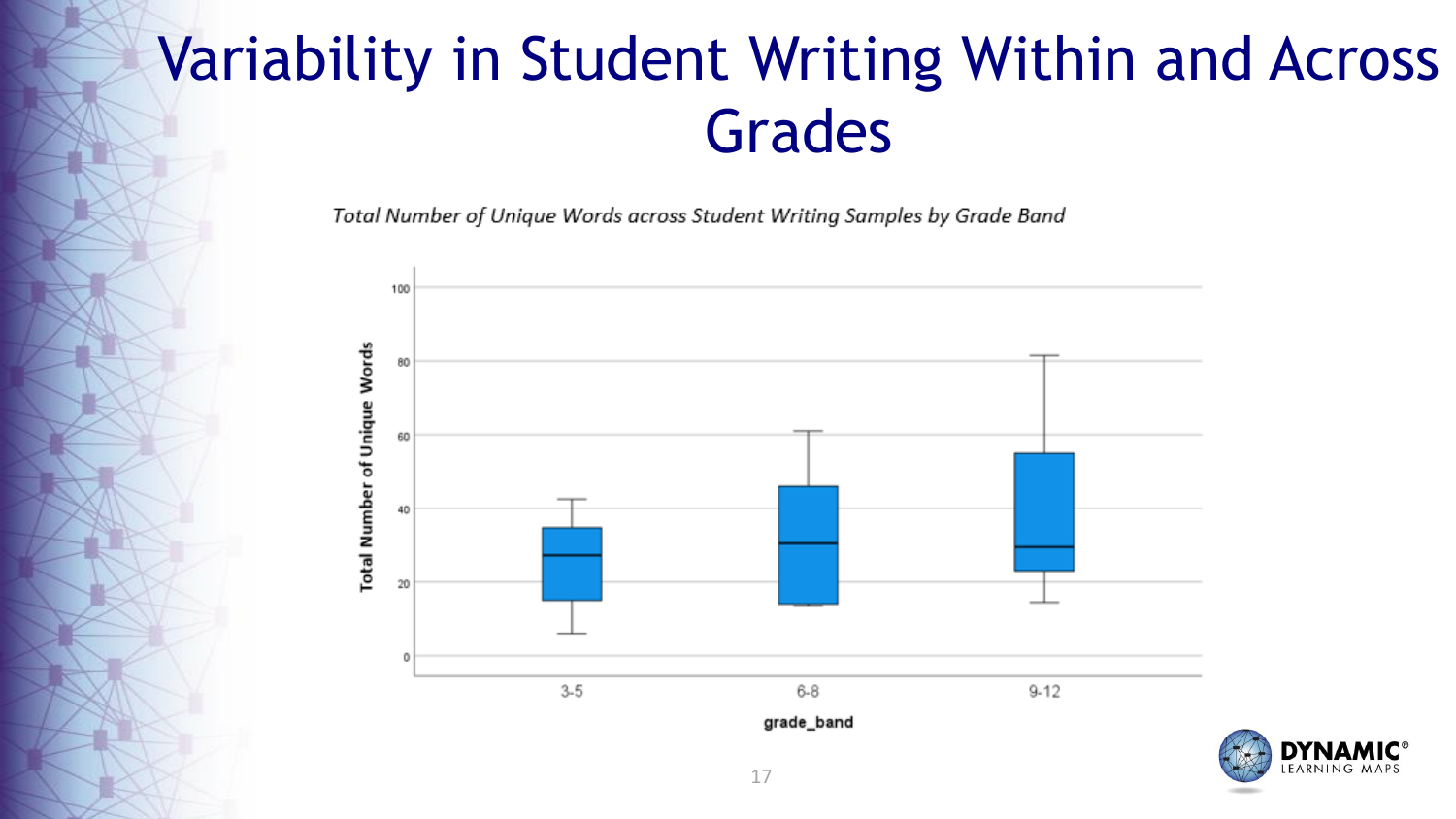#### Variability in Student Writing Within and Across Grades

Total Number of Complete Sentences across Student Writing Samples by Grade Band



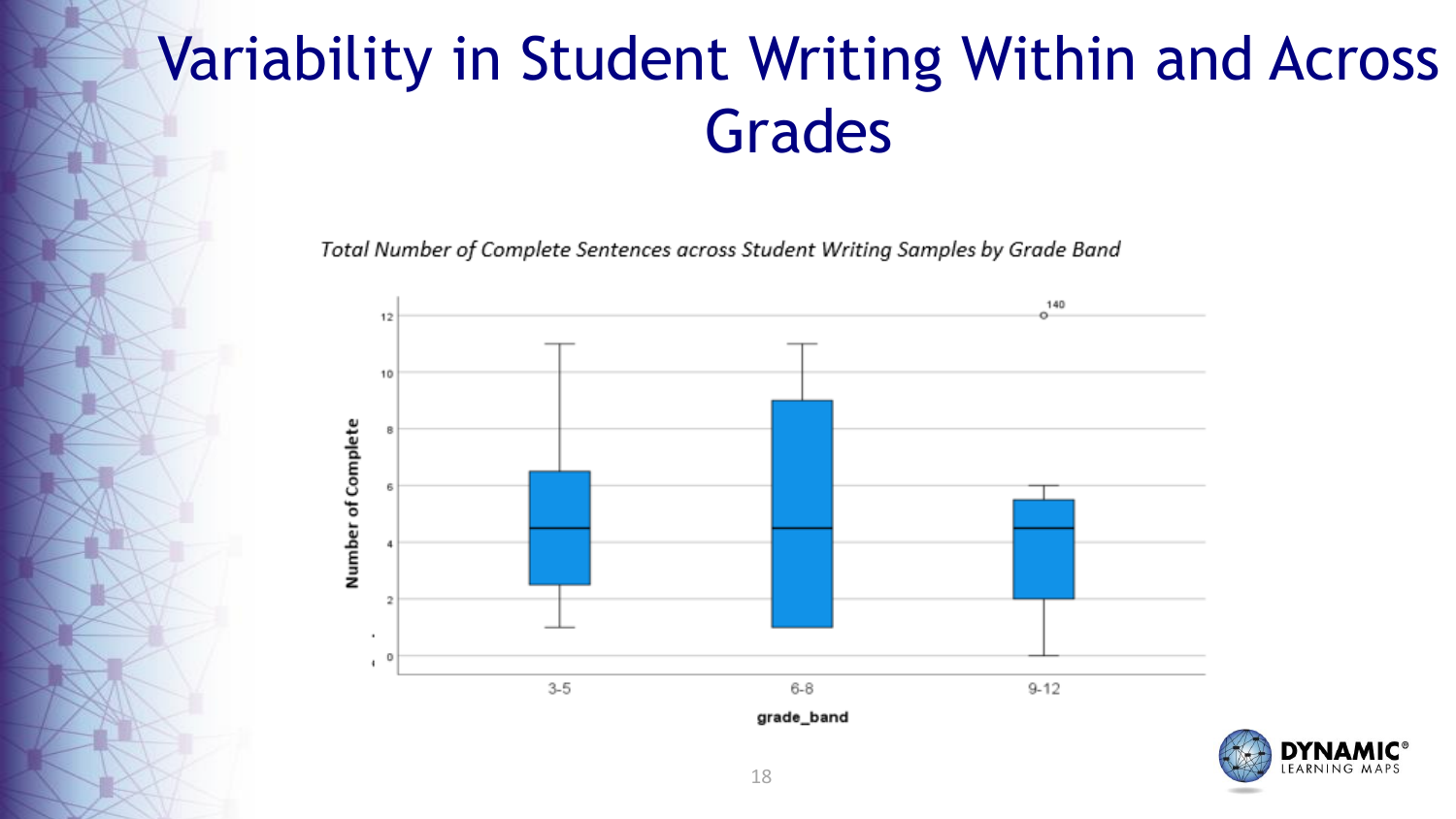# Key Findings

- The conventional writing samples increased in complexity across DWS levels.
- They also demonstrated high variability in text complexity within and across grade bands.
- The DWS reflects gradual differences in text complexity for students with SCD.

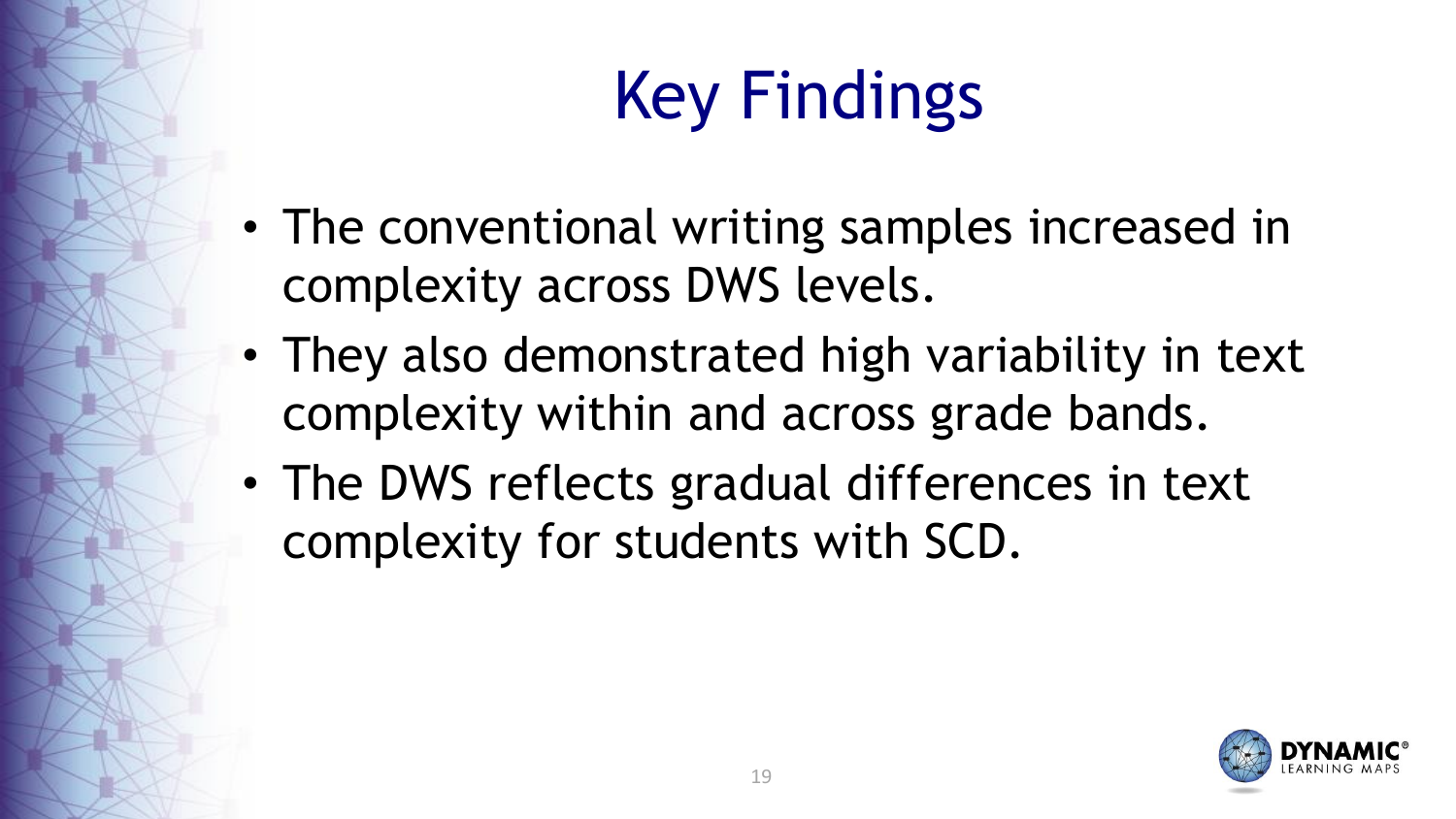### Limitations and Future Directions

- Conduct a more detailed analysis of the conventional writing samples of these students
	- Percentage of correctly spelled words
	- Counts of different sentence types and features
- Evaluate the emergent writing samples produced by students with SCD

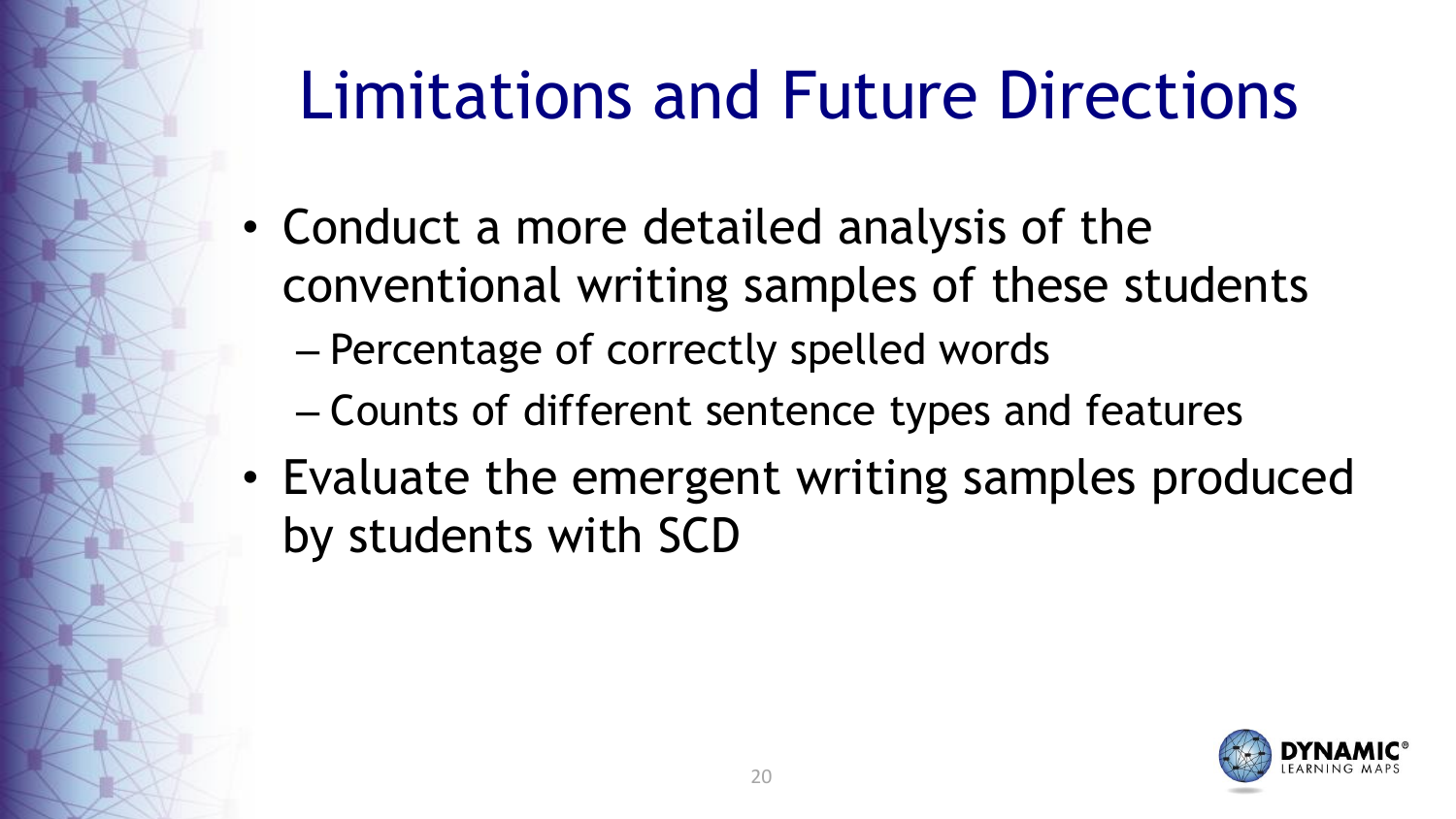### Conclusions

- First study to evaluate a broad collection of writing samples produced by students with SCD.
- The findings present an initial understanding of the conventional writing characteristics of these students.
- This understanding can help guide writing instruction and assessment while accounting for their diverse writing abilities.